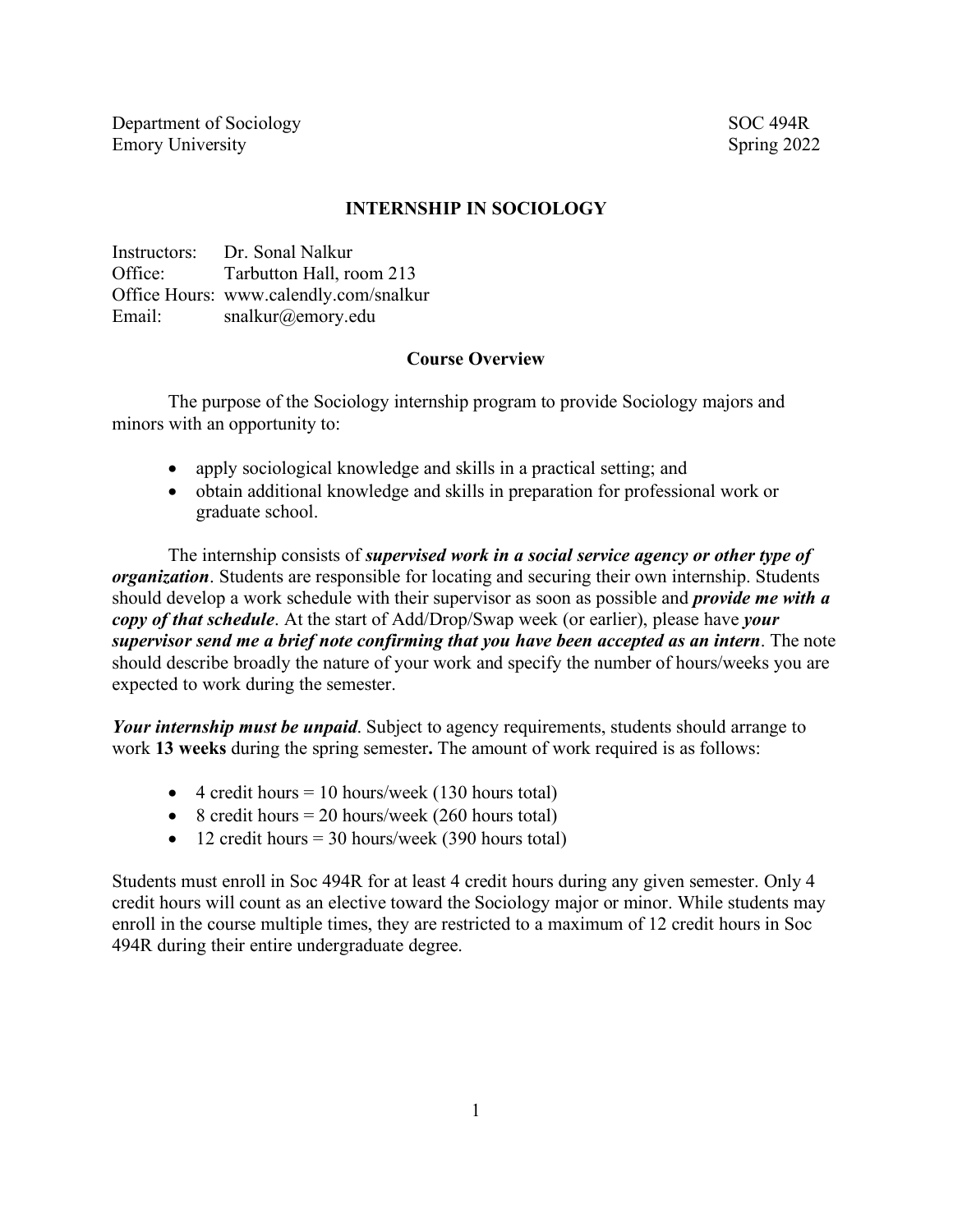## **Course Enrollment Procedures**

Students do **not** enroll in the internship program during pre-registration. Rather, they must receive permission to enroll during a**dd/drop/swap.** To receive permission to enroll during add/drop/swap, please provide me with the following information:

- 1. The name and address of your internship site
- 2. The name and email of your supervisor
- 3. The schedule for your internship hours, and
- 4. A brief email *from your supervisor* confirming your internship responsibilities and hours/weeks

Use the **"Application for Enrollment"** form for the first three items above. *Return this form to me by no later than the end of add/drop/swap*. For item #4 above, simply arrange to have your supervisor send me a confirming email by the tie you submit your application. Preference will be given to Sociology majors and minor**s** (especially seniors) in a maximum of 10 internship positions each semester. Because enrollment takes place during add/drop/swap, you **will NOT have a position in the course until you submit the form, your supervisor emails me, and I (or Dr. Nalkur) provide you with instructions on the next enrollment steps** *(which must be completed before the end of the change period*). Please plan your schedule for the possibility that you will not be able to enroll in Soc 494R.

| <b>Description</b>                        | <b>Dates</b>                  | % of Grade |
|-------------------------------------------|-------------------------------|------------|
| First seminar meeting &                   | Meeting & Presentation:       |            |
| <b>Assignment 1</b>                       | First week of March (date     | 15%        |
|                                           | TBD)                          |            |
|                                           |                               |            |
|                                           | Paper 1 due: Friday,          |            |
|                                           | February 25 <sup>th</sup>     |            |
|                                           |                               |            |
| <b>Paper 2 outline</b> (via Canvas)       | Friday, March18th             | $5\%$      |
| Paper 2 draft (via Canvas)                | Friday, April 8 <sup>th</sup> | $5\%$      |
| <b>Second seminar meeting</b>             | <b>TBD</b>                    |            |
| <b>Paper 2 Presentation</b>               |                               | $5\%$      |
| <b>Supervisor evaluation</b>              | Tuesday, April 26th           | 40%        |
|                                           |                               |            |
| <b>Paper 2 final version</b> (via Canvas) | Monday, May $6th$             | 25%        |
| <b>Monthly individual meetings</b>        | As scheduled – Feb, March,    | $5\%$      |
|                                           | April                         |            |

### **Course Requirements (subject to modification)**

1. **Attendance (mandatory) at two seminar meetings or meeting with Dr. Nalkur**. We will meet as a group once in the middle of the semester and once at the end. At both seminar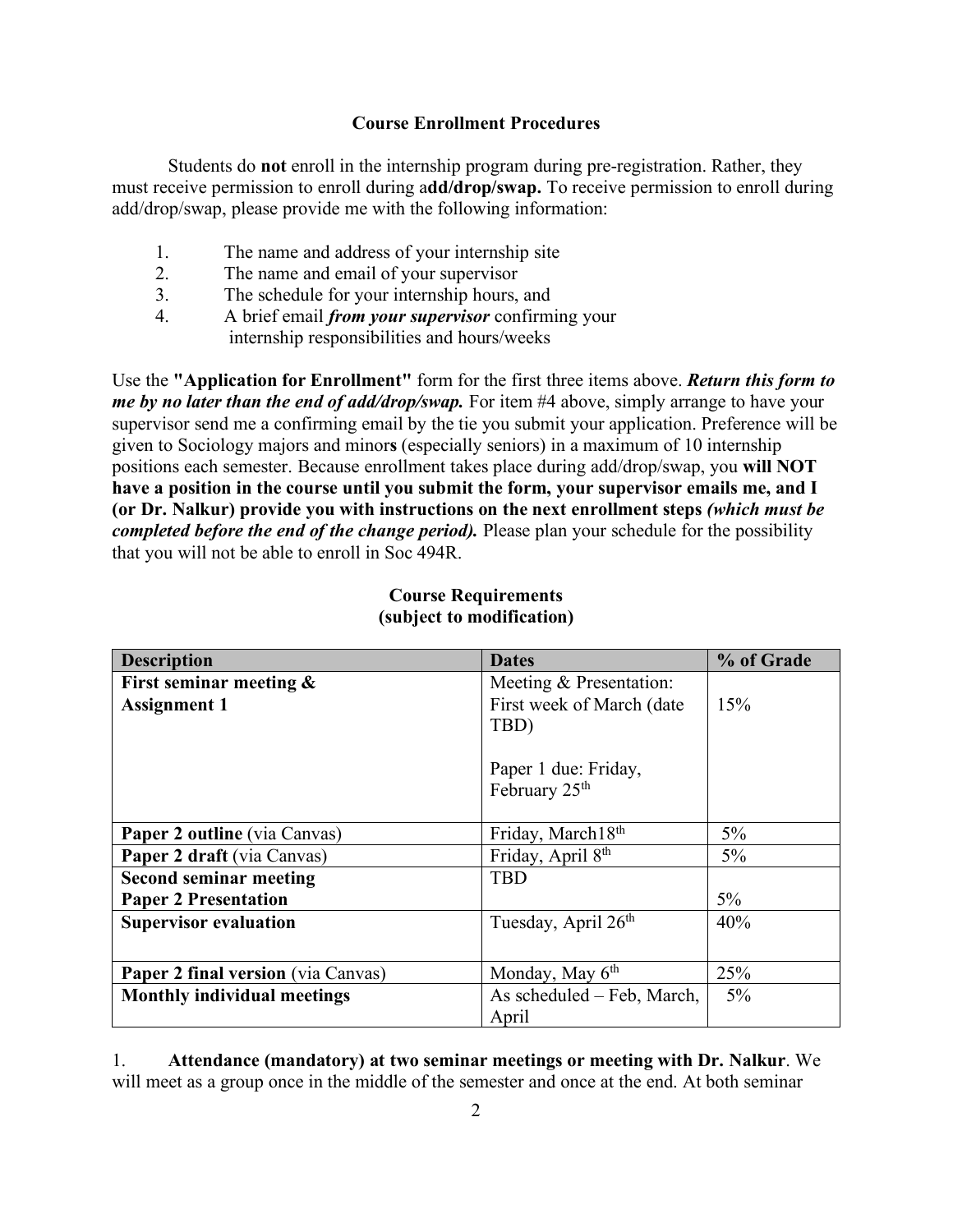meetings, each participant in the internship program will offer *a brief paper presentation* (see #3 below). I have scheduled these seminars for the following dates. Another meeting may be added.

- *First Seminar Meeting:* Tentatively scheduled for room 206, Tarbutton Hall.
- *Second Seminar Meeting:* Tentatively scheduled for room 206, Tarbutton Hall.

2. **Completion of two research papers.** First-time participants in the internship program will complete two papers during the semester. *If you are repeating the program for a second time, please contact me for details on the writing requirement and other components of your grade.* Please feel free to consult with me as you develop your papers.

**For first-time internship students:** The first paper (about 10 pages in length) is worth 20% of your final grade, and the second paper (about 15-20 pages) is worth 40% of your final grade. The remaining 40% of your final grade depends on your supervisor's evaluation (see #5 below).

## **Due Dates:**

- *Paper 1*: Submit electronic copy on February  $20<sup>th</sup>$ , and hard copy at the beginning of our **first seminar meeting**.
- *Paper 2*: Submit outline via email (snalkur@emory.edu). Submit paper draft (via Canvas) Presentation of paper at the **second seminar meeting**. Submit revised paper (hard copy and draft with comments)

**Paper Format:** Papers should be double-spaced typed pages (12 point type), and written in sex inclusive (i.e., nonsexist) language. Use the style of the American Sociological Association for referencing published work in the text and in the references (which is not part of the page count). You will find guidelines or "writing tips" at the end of this document. Please follow them.

**Required Background Reading***:* During the first month of the semester, you should consult the book *Writing Ethnographic Fieldnotes* (Emerson, Fretz, and Shaw, 2011), available at Amazon.com. The first five chapters will be particularly helpful in getting you to think more sociologically about your internship experience and to show you how to record empirical observations made on the job. You will incorporate these observations into your research papers. While you are not required to submit field notes for a grade, recording such notes (following the guidelines presented in the book) will enrich your internship experience and help you when it comes time to start crafting your research papers.

# **Paper 1**

Includes the following: (15% of your grade)

• A brief history and overview of your organization.  $(\sim 2 \text{ pages})$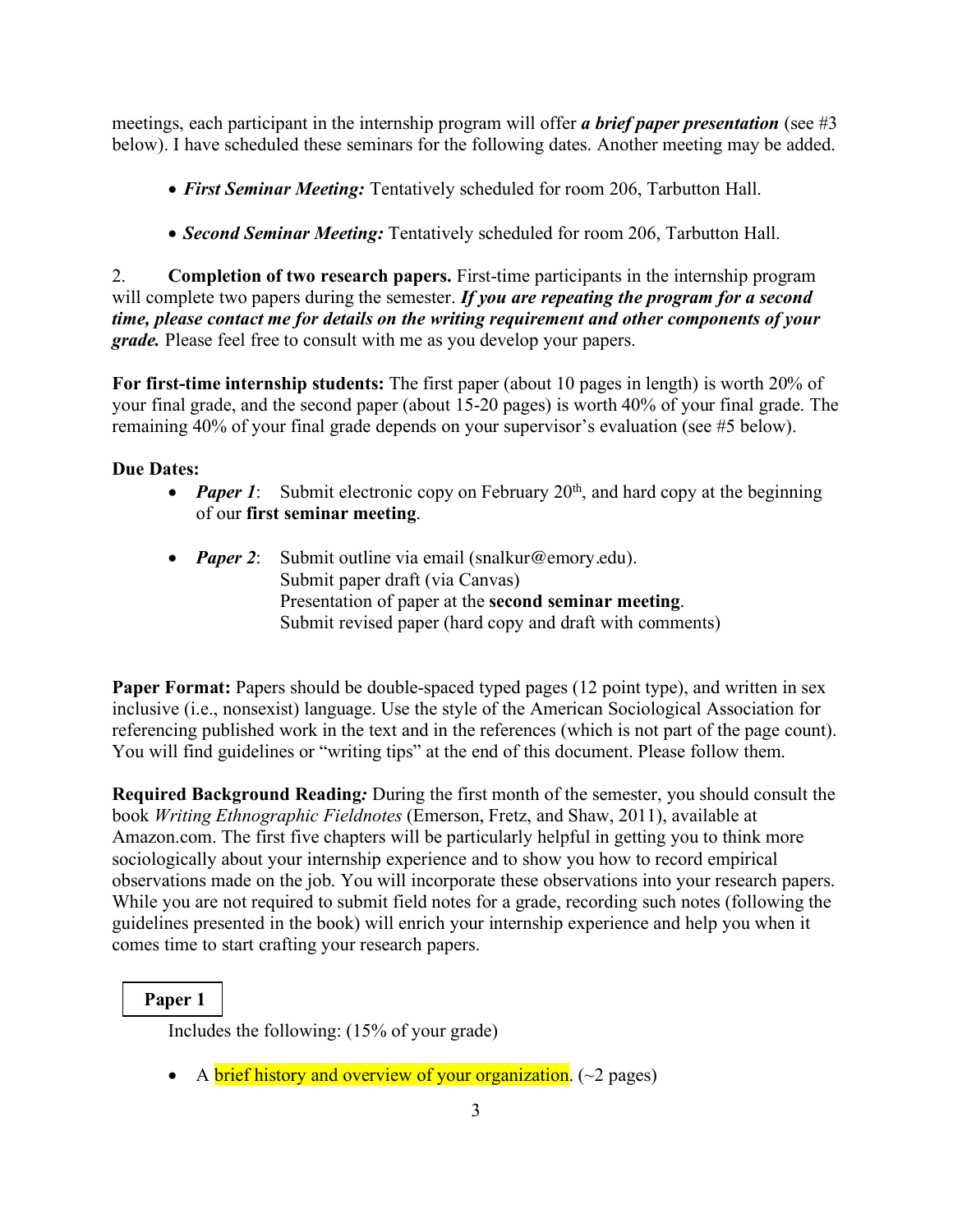- A systematic description of the **services the organization provides**. Include, if appropriate, the organization's "mission" or purpose, the number and types of clients served, and any data on the success or effectiveness of the organization or the specific program/aspect in which you are involved. Also, discuss any problems the organization may be facing and its goals for the future.  $(\sim 2$  pages)
- A systematic delineation of how the organization is structured. Include such things as the number of employees and volunteers (including interns like yourself) and the types of activities in which employees are engaged. Feel free to include an organizational chart. Depending on the organizational structure and your research interest (see second paper content), you may also wish to comment on the distribution of types of employees at specific levels within the organization's hierarchy (gender, race, etc.).  $(\sim 2 \text{ page})$
- Also, identify and describe relationships between your organization and other relevant organizations in the field or in the local community. For example, if you work for the county prosecutor's office, you may discuss relationships with other law enforcement agencies, the court system, and social service agencies.  $(\sim)$  page)
- A detailed description of the work you do for the organization. Also, indicate how you are qualified for this work (experience, academic courses, etc.) and discuss the skills and knowledge you will develop in the course of your internship. (~2 pages).
- A description of the issues related to the organization that you find most interesting. This aspect of your paper serves as the foundation for the research question you will pursue for your second paper. Indicate what **sociologically relevant question** you will examine. You may consult your supervisor and ask if he or she would like you to write a paper on a particular topic of interest to your organization (e.g., a funding proposal, an evaluation study, a literature review). Please **be specific!** (~1 page).

#### **Paper 2**

Includes the following: (5% outline and 25% paper of your grade)

- As noted above, your supervisor may want you to write a paper on a particular topic. If so, you will need to make sure that for the seminar paper, the sociological relevance of the topic is clear. If your supervisor has no preference, you will need to choose a topic that is clearly related to existing research in sociology.
- Consult and cite previous research related to your topic, and describe how your paper logically builds upon these earlier studies. Your own observations as a participantobserver in the social setting of the organization, and other data obtained from the organization or other sources, will provide the empirical basis for the paper. Make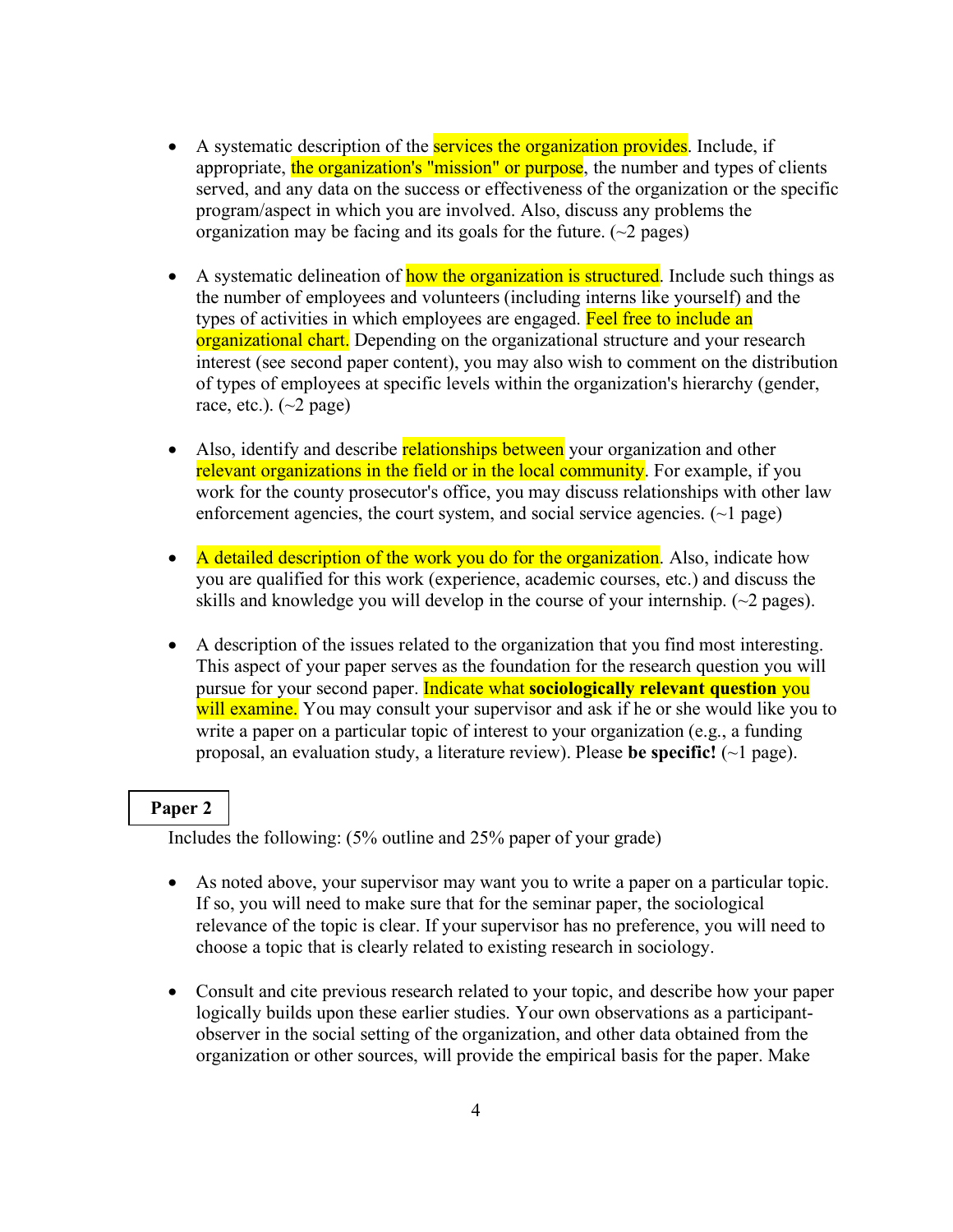sure you obtain your supervisor's approval to collect data or copy already available information about the organization.

- I will be happy to advise you on basic research strategies and on the use of electronic as well as archival databases. It is your responsibility to ask for help when you encounter obstacles.
- Additional instructions about this second paper will be provided later in the semester.

3. **Presentation of two research papers.** (each 5% of your grade) At both of our seminar meetings, each student will give a **10-minute presentation of his or her paper**. The first seminar meeting involves presentations of the first paper, while the second meeting involves presentations of the final research paper. Please do not read your paper, but instead prepare a **synopsis** of the paper. Most students do not use power point for the first paper but do so for the second. Staying within the 10-minute limit is important because: (a) being able to provide a brief and informative summary is a crucial professional skill; (b) you do not want to be responsible for your peers having to stay longer than necessary; and (c) you will benefit from having time to ask questions and discuss your internship experiences with others in the group.

4. **Individual appointments.** (5 % of your grade) Each student should meet with me on at least a **monthly basis.** More frequent meetings are also welcome. Contact me via email (snalkur@emory.edu) to schedule appointments. It is **your responsibility** to schedule these meetings (failure to meet regularly will adversely affect your grade!). We will talk about how things are going for you in your internship, work on defining your research questions, and initiate the appropriate literature searches. These appointments will also help you to write your papers and prepare for seminar presentations. In other words, the meetings will benefit you in navigating your internship and in completing the written work for this course.

5. **Supervisor evaluation.** (40% of your grade) In early December, I will contact your supervisor in writing and ask for a written evaluation of your work as an intern. **Please inform your supervisor early on that she or he will be asked to grade you and (if your supervisor wishes to do so) provide a more detailed account concerning your performance**. Supervisors at the internship site are free to use any criteria they wish in evaluating your performance, just as an employer would in a regular performance evaluation.

*Please note*: As the semester unfolds, I may need to modify the syllabus, including assignment due dates. Of course, fair warning of changes will be provided!

```
******************************************************************************
        WRITING TIPS FOR RESEARCH PAPERS
```
1. Formatting the paper:

- a. Use section headings (see assignment) and transition sentences between sections.
- b. Include **page numbers**.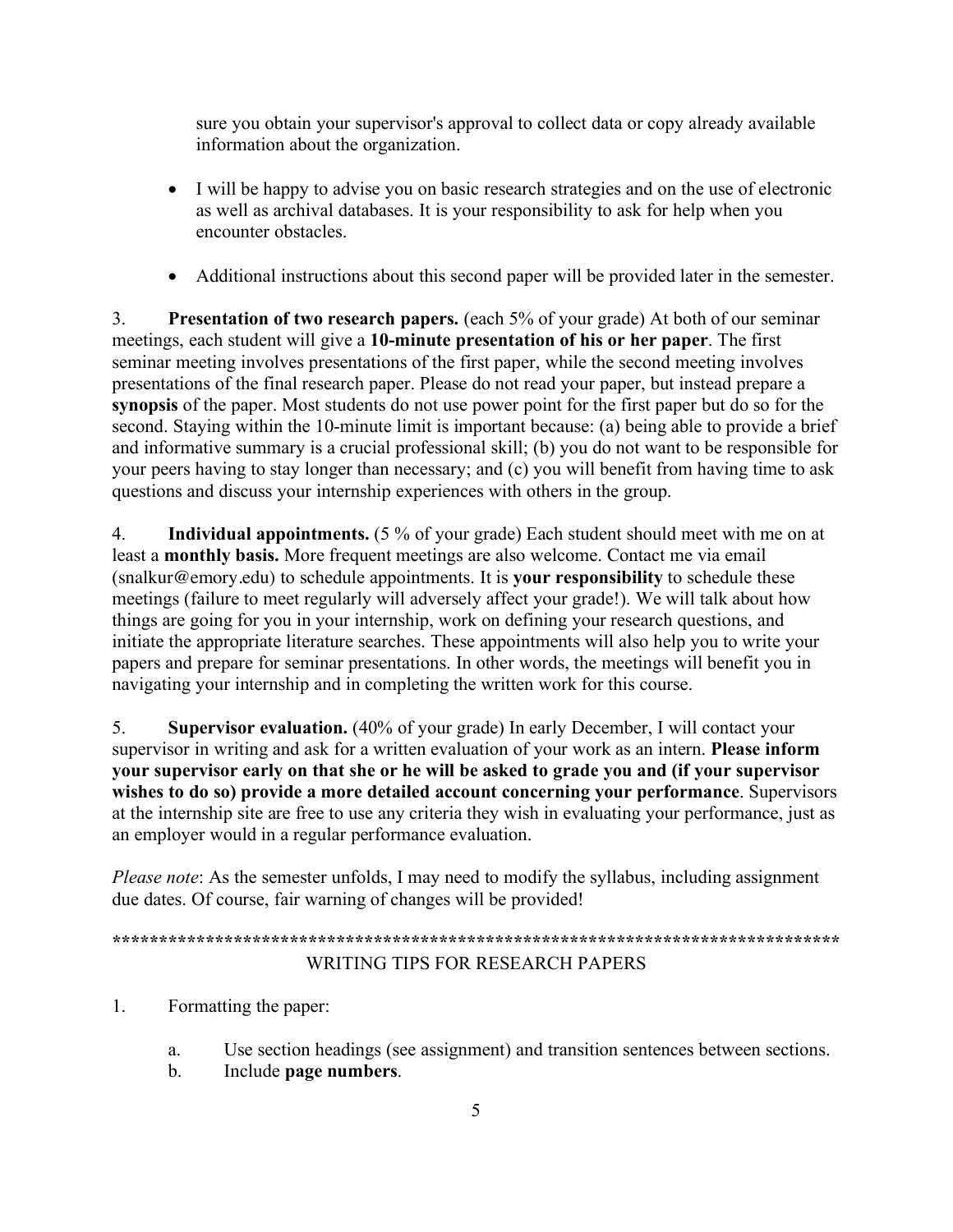## c. **Double-space all pages, using 12 point type**.

- d. Tables and references may be on pages separate from the text (and are not included as part of the page count). All Tables should be labeled (e.g., Table 1: Means for the Effects of Gender on Drinking Attitudes) and referred to in the text (e.g., "Table 1 shows that…")
- 2. Citing references in the body of paper:
	- a. When paraphrasing authors' ideas or study details/findings, cite this way: 1) Cook (1999) argues that.....
		- 2) Tyler et al. (2003) argue that.....
		- 3) Several studies showed that..... (Cook 1999; Tyler et al. 2003).
	- b. When taking a direct quote from an article or chapter, you must ALWAYS report the page number as above. "The quote" (Cook 1999: 29).
- 3. Reference page citing articles, books, book chapters, or electronic sources:
	- a. Molm, Linda D. 1990. "The Dynamics of Power in Social Exchange." *American Sociological Review* 55:427-47.
	- b. Kanter, Rosabeth M. 1977. *Men and Women of the Corporation*. New York: Basic Books.
	- c. Ridgway, Cecilia. 1989. "Understanding Legitimation in Informal Status Orders." Pp. 131-59 in *Sociological Theories in Progress: New Formulations*, edited by Joseph Berger, Morris Zelditch Jr., and Bo Anderson. Newbury Park, CA: Sage.
	- d. Walker, Henry A., Larry Rogers, and Morris Zelditch, Jr. 1988. "Legitimacy and Collective Action: A Research Note." *Social Forces* 67:216-28.
	- e. American Sociological Association. 1997. "Call for Help: Social Science Knowledge on Race, Racism, and Race Relations" (ASA Action Alert, October 15). Washington DC: American Sociological Association. Retrieved October 15, 1997 (http://www.asanet.org/racecall.htm).
- 4. Style considerations and grammar tips:
	- a. Use of the first person, "I," is okay to describe things that you "do" or "argue." Avoid use of "I feel" or "I believe."
	- b. The word "data" is plural, thus requires a plural verb.
	- c. Use "affect" to mean "influence or impact" and "effect" to mean a consequence. E.g., "Status affects interaction patterns." versus "The effects of status are large."
	- d. Use paragraphs to start new ideas. Avoid really long paragraphs!
	- e. Avoid ending a sentence with a preposition.
	- f. Use active rather than passive voice when possible.
	- g. Write out numbers less than 13 (e.g., twelve, ten), unless the numbers compare quantities (like in a scale). Write out numbers 13 or higher if they are the first words in a sentence.